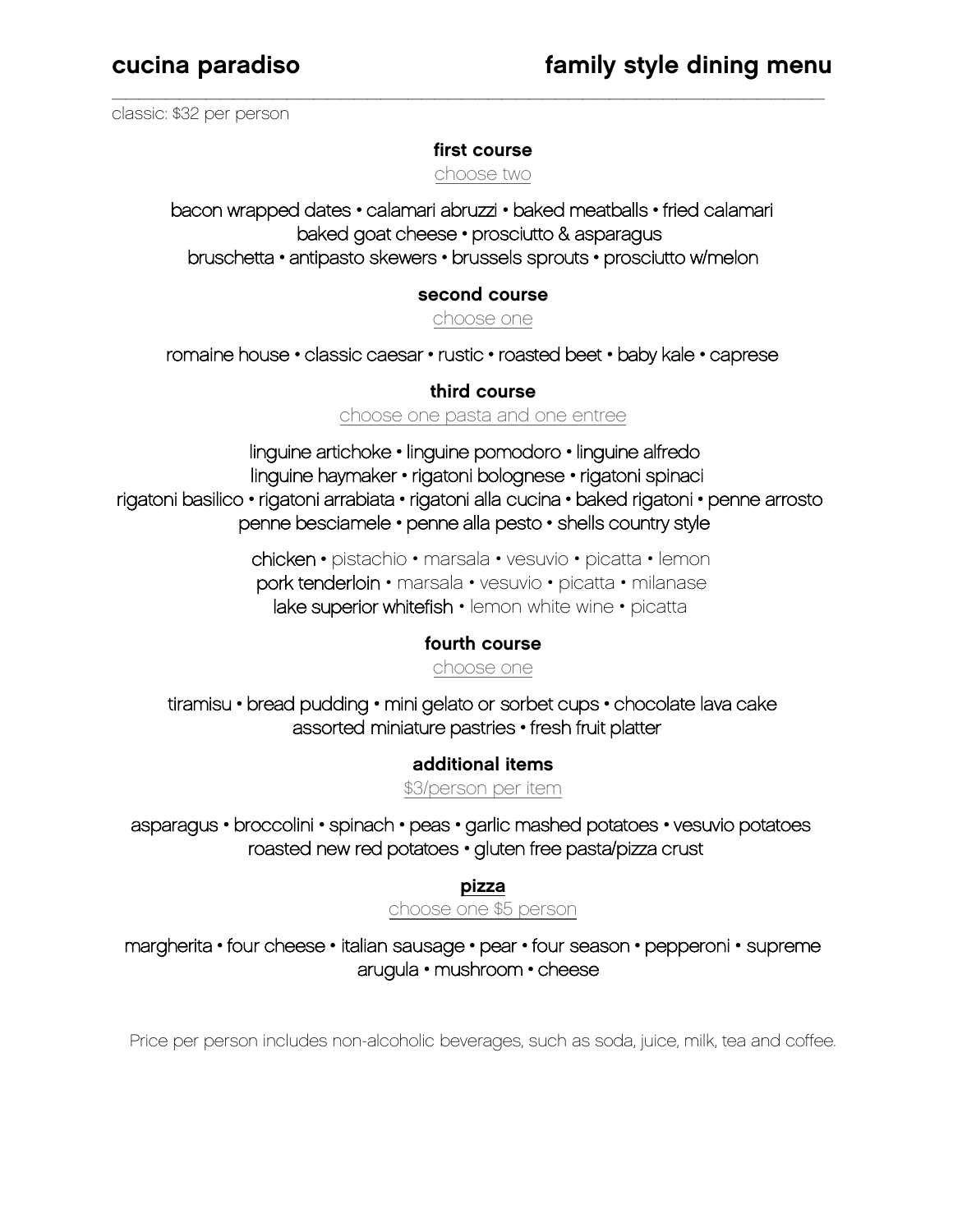chef's choice: \$39 per person

#### first course

 $\overline{\phantom{a}}$  , and the contract of the contract of the contract of the contract of the contract of the contract of the contract of the contract of the contract of the contract of the contract of the contract of the contrac

choose two

bacon wrapped dates • calamari abruzzi • baked meatballs • fried calamari baked goat cheese • prosciutto & asparagus • miniature crab cakes bruschetta • antipasto skewers • brussels sprouts • prosciutto w/melon

### second course

choose two

romaine house • classic caesar • rustic • roasted beet • baby kale • caprese

third course

choose one pasta and two entrees

linguine artichoke • linguine pomodoro • linguine alfredo • lingunie frutti di mare linguine haymaker • linguine calamari • rigatoni bolognese • rigatoni spinaci rigatoni basilico • rigatoni arrabiata • rigatoni alla cucina • baked rigatoni • penne arrosto penne besciamele • penne w/shrimp & broccoli • penne alla pesto shells country style

> chicken • pistachio • marsala • vesuvio • picatta • lemon pork tenderloin • marsala • vesuvio • picatta • milanase beef tenderloin • red wine reduction • au poivre • mushroom atlantic salmon • lemon white wine • balsamic glaze lake superior whitefish · lemon white wine · picatta

### fourth course

choose one

tiramisu • bread pudding • mini gelato or sorbet cups • chocolate lava cake assorted miniature pastries • fresh fruit platter

### additional items

\$3/person per item

asparagus • broccolini • spinach • peas • garlic mashed potatoes • vesuvio potatoes roasted new red potatoes • gluten free pasta/pizza crust

pizza

choose one \$5 person

margherita • four cheese • italian sausage • pear • four season • pepperoni • supreme arugula • mushroom • cheese

Price per person includes non-alcoholic beverages, such as soda, juice, milk, tea and coffee.